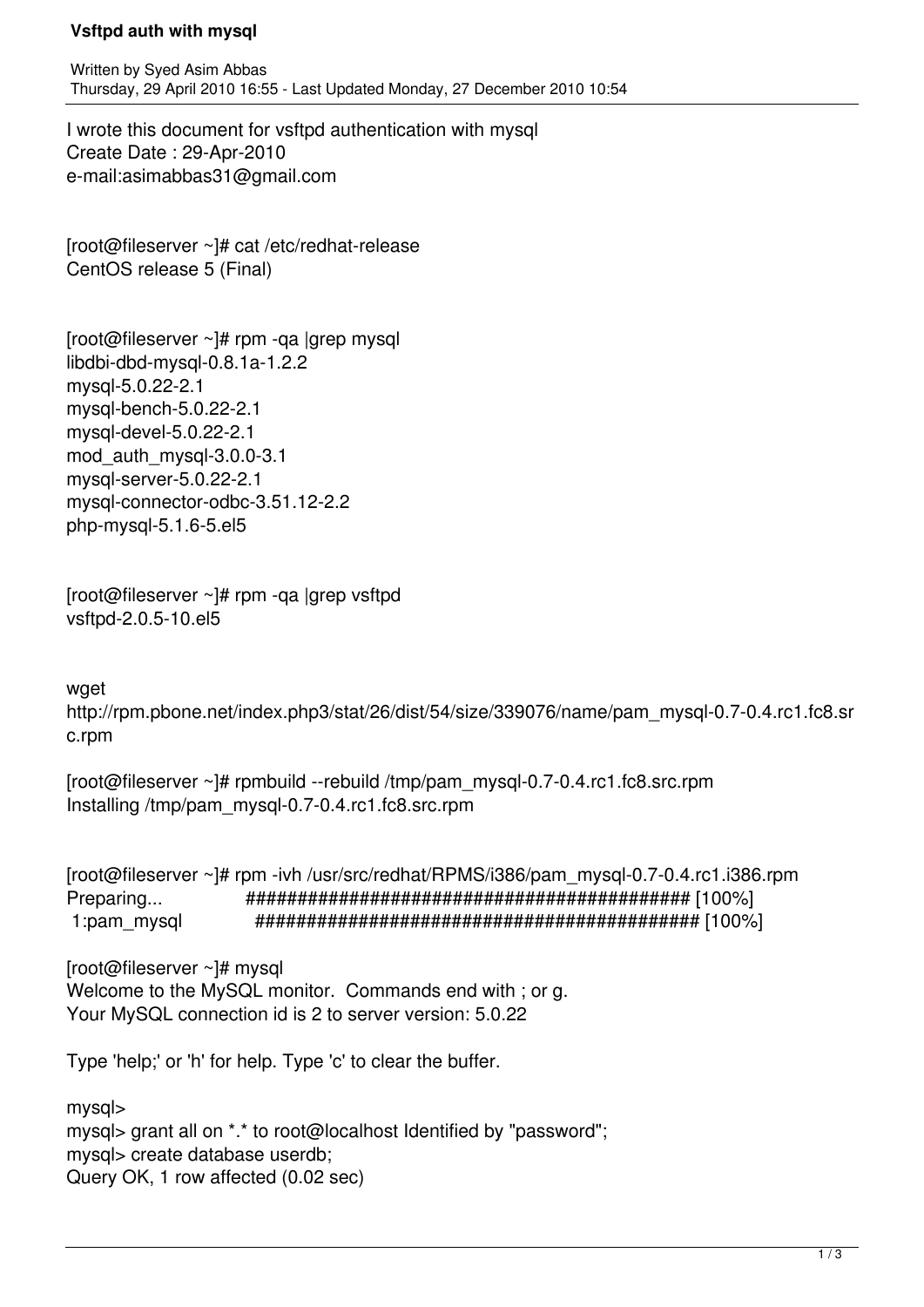## **Vsftpd auth with mysql**

mysql> use userdb; Database changed mysql> CREATE TABLE users (username varchar (20) NOT NULL, password varchar(20) NOT NULL, PRIMARY KEY (username)); Query OK, 0 rows affected (0.00 sec)

mysql> INSERT INTO users (username, password) VALUES ('test3', ENCRYPT('test3'));

Now edit vsftpd.conf

[root@fileserver ~]# vi /etc/vsftpd/vsftpd.conf

anonymous\_enable=NO local enable=YES write\_enable=YES local umask=022 nopriv\_user=vsftpd virtual use local privs=YES guest\_enable=YES user\_sub\_token=\$USER local\_root=/var/\$USER chroot\_local\_user=YES hide\_ids=YES guest\_username=vsftpd listen=YES pam\_service\_name=vsftpd userlist\_enable=YES

Now edit /etc/pam.d/vsftpd

```
auth required pam_mysql.so user=root passwd=password host=localhost db=userdb
table=users 
usercolumn=username passwdcolumn=password crypt=1
account required pam_mysql.so user=root passwd=password host=localhost db=userdb
table=users 
usercolumn=username passwdcolumn=password crypt=1
```
**Note** ----

0 = No encryption. Passwords in database in plaintext. NOT recommended!

 $1 =$  Use crypt

2 = Use MySQL PASSWORD() function